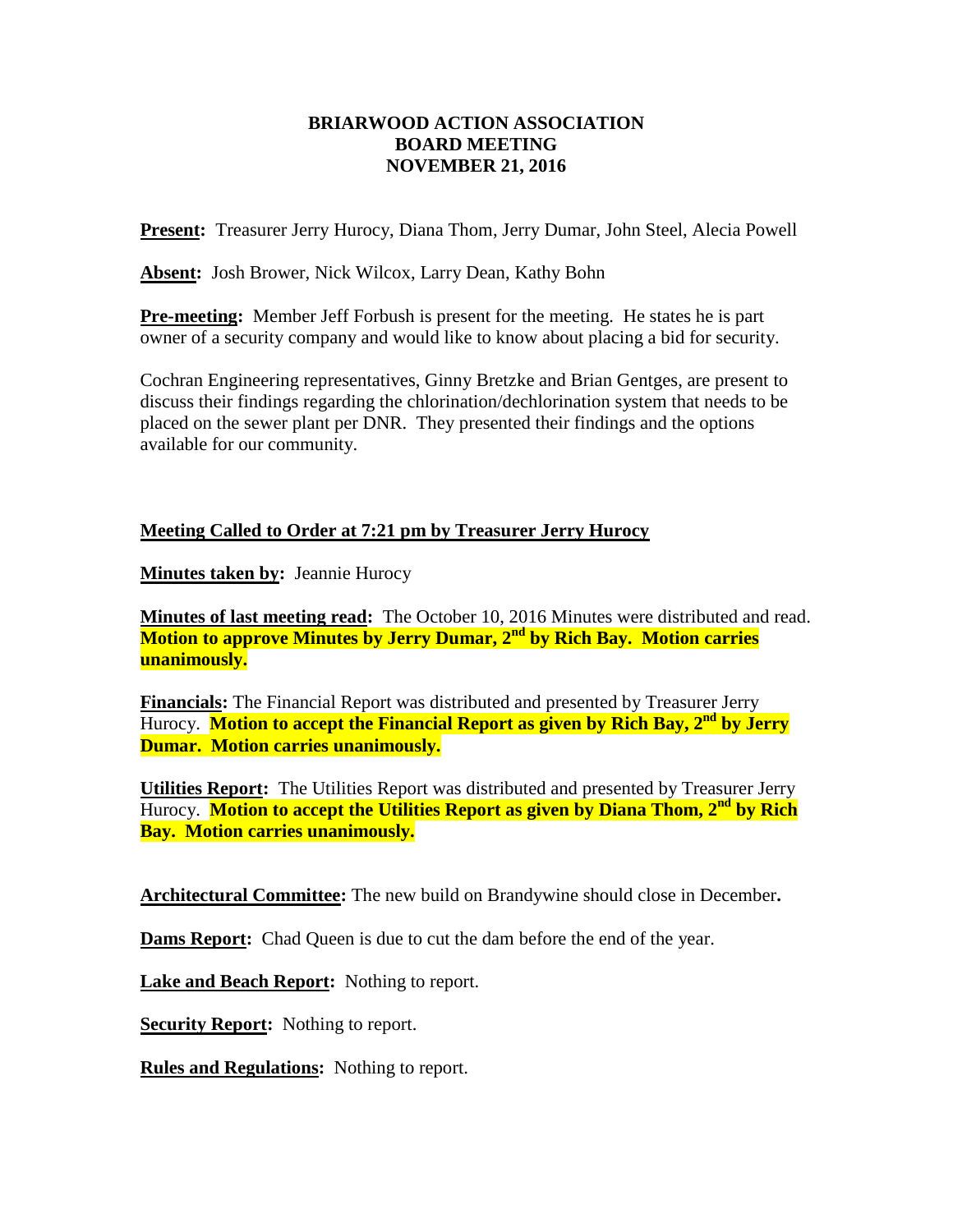**Website:** Nothing to report.

**Roads:** Only one snow plowing bid received by KMK and it is the same as it was last year**. Motion made to accept KMK's bid for snowplowing by Diana Thom, 2nd by Jerry Dumar. Motion carries unanimously.**

**Park and Entrance:** Nothing to report.

**The Board went into Closed Session to discuss Legal, Lots and Back Dues.**

**The Board returned to Open Session.**

**Old Business:** No bids were placed for the old tractor by community members. Discussed other ways to sell the tractor. Jerry Hurocy will place an ad in various buy, sale, trade type online sites, pricing the tractor at \$2,500.

Rich Bay has worked up a schedule for the lots that are Briarwood owned lots to place them for sale. **Motion made by Diana Thom to accept the schedule of lot pricing to place Briarwood owned lots for sale;** 

- **1) Buildable lots - \$4,500**
- **2) Golf course lots - \$5,000**
- **3) Waterfront on Fishermans Lake - \$8,000**
- **4) Waterfront on Briarwood Lake - \$15,000**
- **5) Non-waterfront in Plats 9 & 10 - \$1,000**
- **6) Waterfront in plats 9 & 10 - \$4,000,**

2<sup>nd</sup> by Jerry Dumar. Motion carries unanimously. Jerry Hurocy will create a list of Briarwood lots for sale and place the list on the community board, the Briarwood Facebook page and on the Briarwood website.

**New Business:** Jerry Dumar nominates Diana Thom as Vice President for the BAA Board, Diana Thom accepts the nomination.

A DNR inspection stated we needed a backflow preventer, supply them with a sludge report, and clearly mark the outfall from the sewer plant. These things have been completed. DNR also suggested the creek needed to be shored up, which is being done. Also, a new sewer permit has been submitted.

Von Arx submitted an estimate to inspect the bridge for feasibility for repair or replacement and for a new entrance.

Jerry Dumar resigned from the Board.